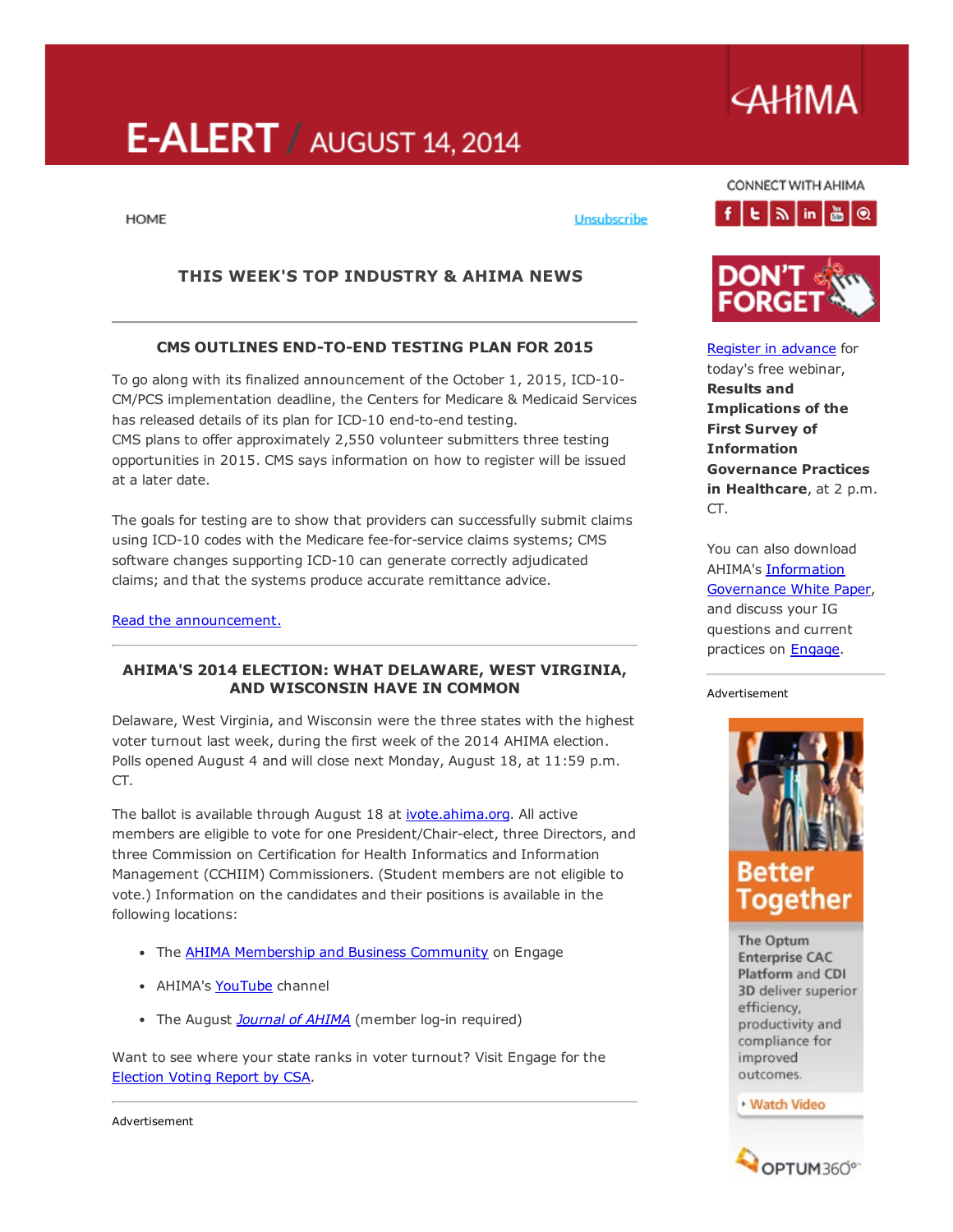





# REPORT WARNS: INTERNET OF THINGS IS NOT SECURE

The Fortify on Demand unit of technology company HP has released a report on the "Internet of Things" (IOT), and finds that the security risks are high.

IOT refers to wired, interconnected devices beyond smartphones, including appliances, wearable devices, and machine components. They often collect personal information, which can include health information, and transmit it insecurely, often over a home network, without asking for so much as a password.

The current state of IOT security, the report concludes, "seems to take all the vulnerabilities from existing spaces, e.g. network security, application security, mobile security, and Internet-connected devices, and combine them into a new (even more insecure) space." Access the [report.](http://fortifyprotect.com/HP_IoT_Research_Study.pdf)

# NEW LEGISLATION, SECRETARY FOR THE VA

On August 7, President Obama signed legislation giving a \$16.3 billion boost to the Department of Veterans Affairs (VA), in response to whistleblower allegations that VA officials deliberately manipulated appointment and scheduling records to give the appearance of shorter waiting times for veterans seeking medical care. The new legislation will enable veterans to seek reimbursable services from non-VA providers; give VA hospitals and clinics money to hire physicians and nurses; and help the VA lease 27 new clinics.

The legislation follows the July 30 Senate confirmation of the appointment of Robert McDonald, the former CEO of Proctor & Gamble and a graduate of West Point Military Academy as the new VA [Secretary.](http://journal.ahima.org/2014/08/13/obama-signs-va-overhaul-legislation-new-secretary-confirmed/) Read more at the *Journal of AHIMA* website.

# STAKEHOLDERS MEET TO BUILD GLOBAL CURRICULA **STANDARDS**

This week at AHIMA's offices in Chicago, IL, AHIMA and the AHIMA Foundation, with the International Federation for Health Information Management Associations and other stakeholders, convened the Global Health Workforce Council (GHWC) to advance a global workforce curricula standard that is internationally applicable, flexible and consistent, and provides a basis for the profession to be recognized by governments, higher education leaders, and employers in any country.

A draft will be distributed for comment later this year, and country-level workgroups will provide feedback. AHIMA's work on this initiative is made possible by a US Department of Commerce grant.

Read [more](http://www.ahima.org/~/media/AHIMA/Files/PR/N140808%20GHWC%20News%20Release%20FINAL.ashx) and meet the GHWC's 13 [appointed](http://www.ahima.org/about/global?tabid=council) members from 12 countries.



What professional education, knowledge, and experience is needed to staff health information exchange organizations (HIOs)? AHIMA's Health Information Exchange Practice Council interviewed health information management professionals who have begun working in HIOs to find out.

Read more online in the August *[Journal](http://library.ahima.org/xpedio/groups/public/documents/ahima/bok1_050726.hcsp?dDocName=bok1_050726) of AHIMA*.



Visit AHIMA's Engage Online [Communities](http://engage.ahima.org/) for discussions and content on topics important to HIM professionals. Have a membership-related question? Visit the **AHIMA** [Membership](http://engage.ahima.org/communities/viewcommunities/groupdetails/?CommunityKey=93941d81-3fb0-4301-8fd0-81f6bce5889d) and Business community.

You can also access Engage from our mobile app. Scan the QR code below, or visit [iTunes](https://itunes.apple.com/us/app/ahima-engage/id795420301?mt=8) or the **[Google](https://play.google.com/store/apps/details?id=net.rd.android.membercentric.ahima) Play** store to download.



NEW JOBS ON CAREER ASSIST: JOB

GET INVOLVED

APPLY TO JOIN AN AHIMA COMMITTEE OR COUNCIL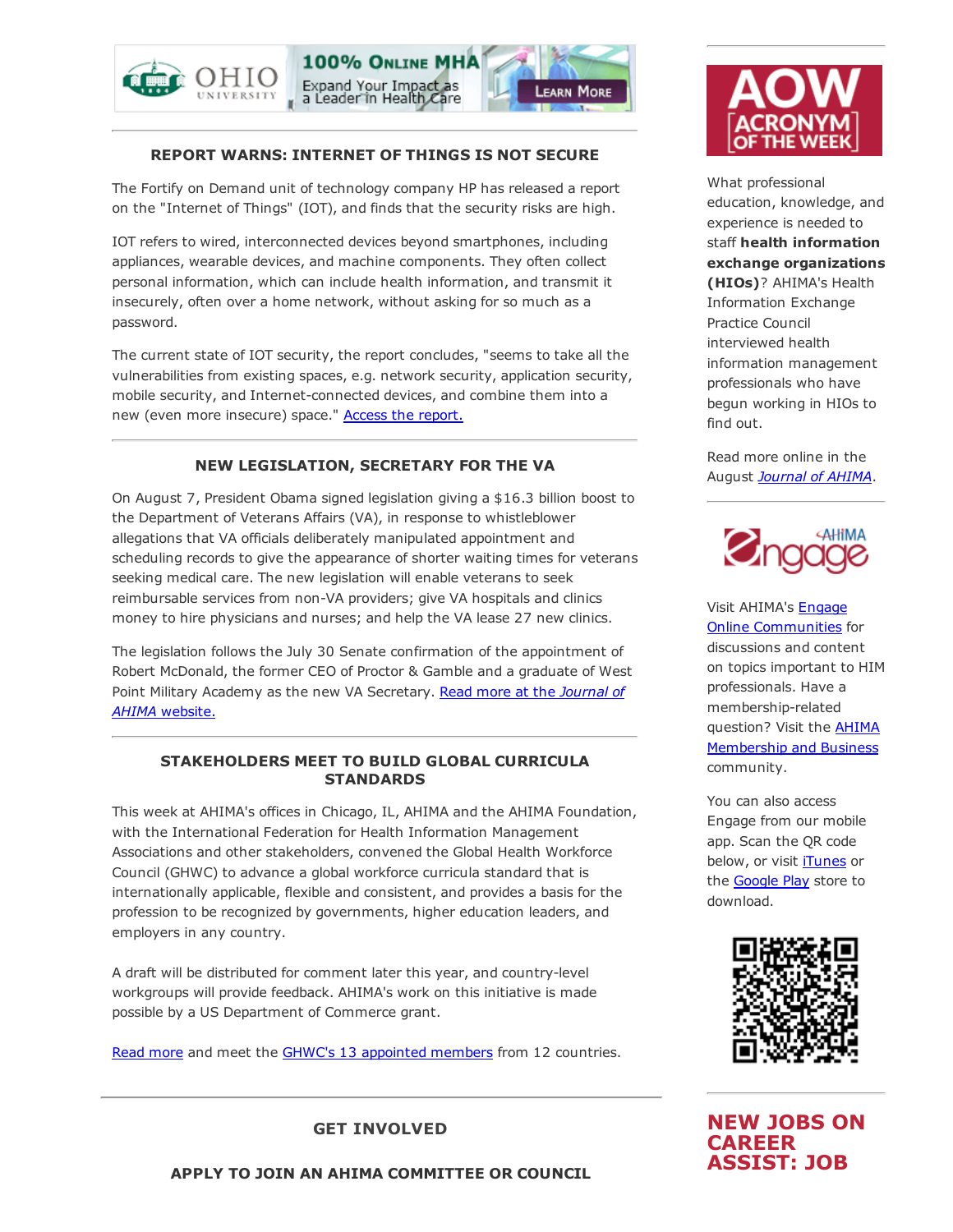

Apply now for appointed volunteer positions on AHIMA committees and councils in 2015. Review available opportunities in the [Volunteer](http://engage.ahima.org/volunteer/volunteeropportunities) Center on Engage. Are you a new graduate? You may be interested in the New Graduate [Leadership](http://engage.ahima.org/volunteer/newvolunteeropportunity/?VolunteerOpportunityKey=82ba3728-58c1-4d96-8366-32e31eed3624) Council. All applications are due September 30.

#### HOW TO ADVOCATE IN YOUR HOME STATE



Get involved with advocacy for HIM. AHIMA's Policy and Government Relations office in Washington, DC, is offering a free webinar, Scheduling a [Congressional](https://ahima.webex.com/ahima/j.php?ED=294550877&RG=1&UID=0&RT=MiMxMQ%3D%3D) Meeting, August 20 at 3 p.m. ET. Learn how to schedule and conduct a meeting with your federal legislators, and follow up on action items.

# BECOME AN AHIMA FELLOW



Fellows of AHIMA are members who have earned recognition for their significant and sustained contributions to the profession. Don't miss your chance to become a FAHIMA. The next fellowship [application](http://www.ahima.org/about/recognition?tabid=fellowship) deadline is August 29.

#### ADVANCE YOUR CAREER



[Register](https://cc.readytalk.com/r/44q8z0mt1dt3&eom) for the free August 20 Career Prep Webinar, "3 Tricky Truths to Avoid Undermining Your Career Advancement." Whether you're just starting out or already in the workforce, learn how how to focus your entrance into the profession, advance to the next level, or improve your next annual evaluation.

# BANK

Health Information [Management](http://careerassist.ahima.org/jobseeker/job/19558878/) (HIM) **Manager** Hartford, WI

DIRECTOR OF CODING [\(PHYSICIAN](http://careerassist.ahima.org/jobseeker/job/19559296/) BILLING CENTER) Southeast

Manager, Health Information [Management](http://careerassist.ahima.org/jobseeker/job/19319287/) Honolulu, HI

[INPATIENT](http://careerassist.ahima.org/jobseeker/job/19557658/) CODING AUDITOR, REMOTE **Southeast** 

**HIM [OPERATIONS](http://careerassist.ahima.org/jobseeker/job/19557843/)** MANAGER Washington, Oregon

View [more](http://careerassist.ahima.org/home/home.cfm?site_id=681) available positions.



**REFERRAL PROGRAM** 

#### LEARN ABOUT VOLUNTEER OPPORTUNITIES AT CONVENTION

Attending AHIMA's Annual [Convention](http://www.ahima.org/convention) and Exhibit? Plan to attend a volunteer session on Tuesday, September 30, from 3:15-4:15 p.m. Get an introduction to the appointed and elected opportunities available at the national level, submit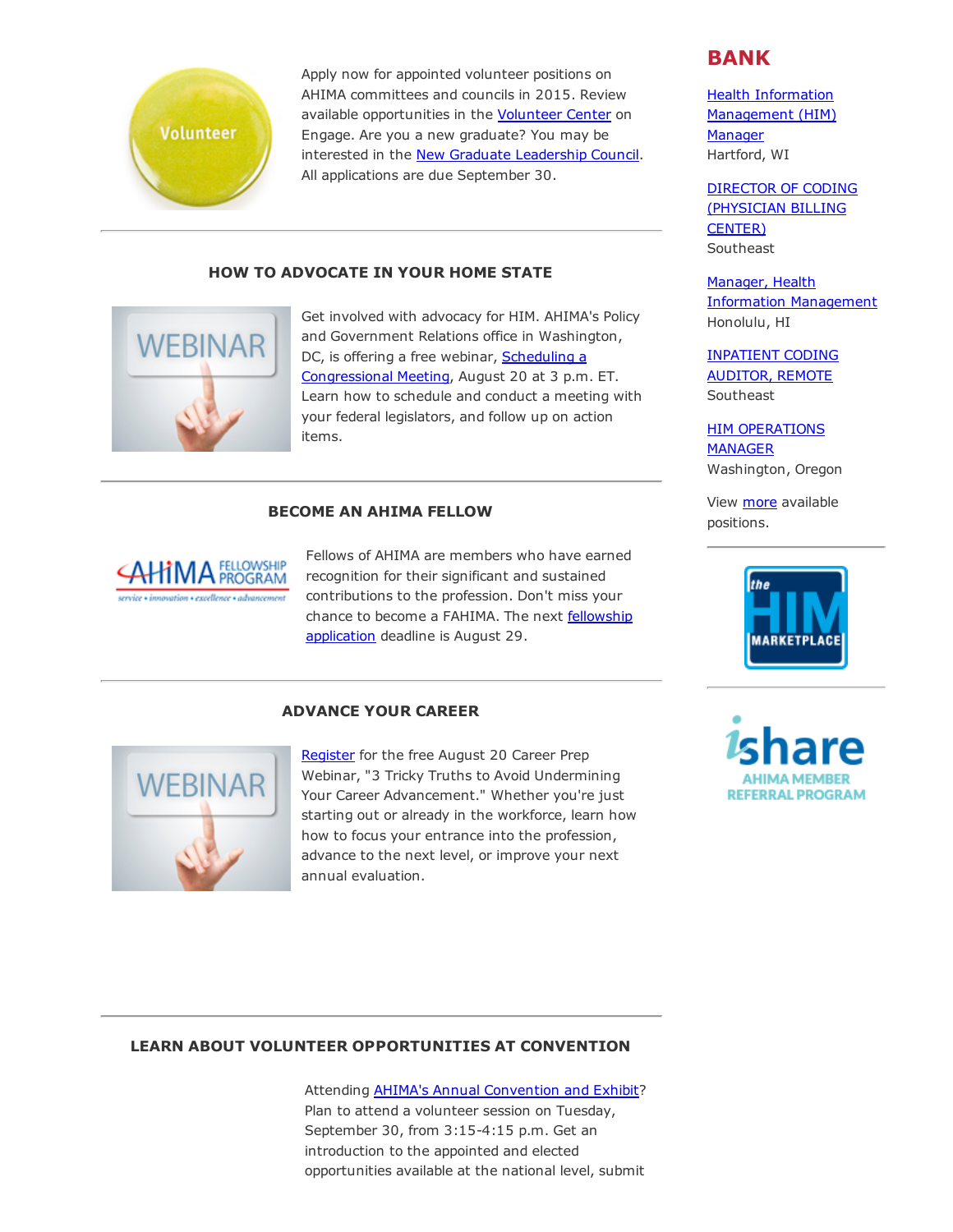

# EDUCATION & NETWORKING

#### CONFERENCES AND EVENTS



# Annual Clinical Coding [Meeting](http://www.ahima.org/events/2014Sept-clinicalcoding) September 27-28 San Diego, CA *Register now and save \$200*

Join your fellow coding industry professionals for vital education and training at AHIMA's Annual Clinical Coding Meeting. The agenda features important topics such as CDI, compliance risks, ICD-10 readiness, EHRs, and more. When the meeting is over, hit the beach or visit any number of San Diego hot spots.

# AHIMA's 86th [Convention](http://www.ahima.org/convention) and Exhibit September 27–October 2 San Diego, CA

*Early bird pricing has been extended. Save* \$200 when you pre-register by *September 26.*



# WEBINARS



*Webinars start at 1 p.m. ET and last 60 minutes.*

#### August 19

CMS Pay for [Performance](https://www.ahimastore.org/ProductDetailAudioSeminars.aspx?ProductID=17472) Methodology

#### August 21

An [Introduction](https://www.ahimastore.org/ProductDetailAudioSeminars.aspx?ProductID=17540) to Information **Governance** 

#### August 26

ICD-10-PCS and Physician Coders -Bridging the Gap

#### NEW FROM AHIMA PRESS



Strategies for **Electronic** Document and Health Record **[Management](https://www.ahimastore.org/ProductDetailBooks.aspx?ProductID=17550)** 

*Available for preorder*

By Darice M. Grzybowski, MA, RHIA, FAHIMA

This book provides practical examples, case studies, and industry tips for successful use of electronic document management systems as a vital component of the electronic health